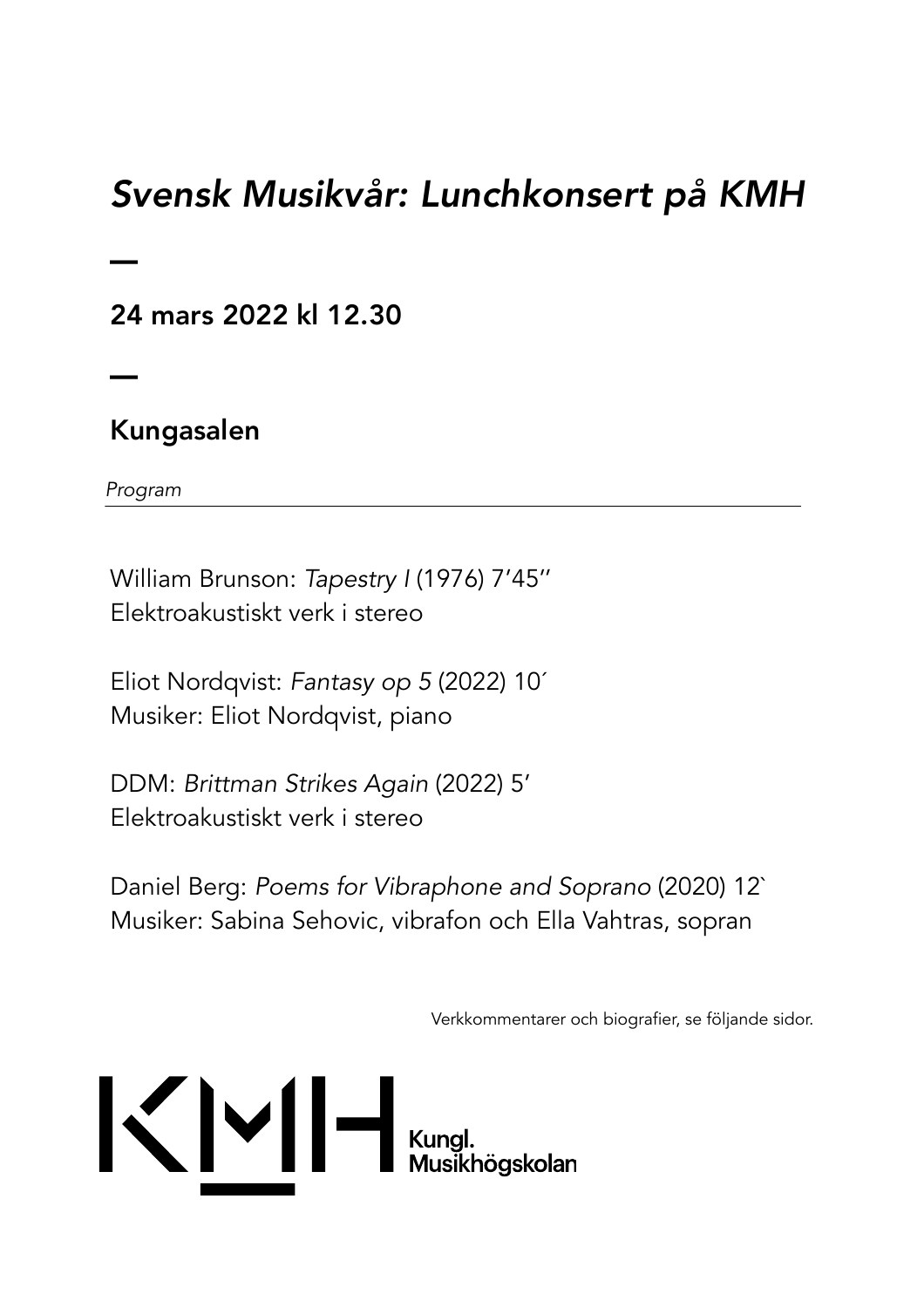# Som del i festivalen Svensk Musikvår bjuder Kungliga Musikhögskolan på tre konserter torsdagen den 24 mars 2022: kl 12.30 i Kungasalen, kl 18.00 i Nathan Milsteinsalen samt kl 19.30 i Kungasalen.

I den första konserten, *Svensk Musikvår: Lunchkonsert på KMH,* framför musikerstudenter från KMH musik av William Brunson, Eliot Nordqvist, DDM (Kajsa Blom och Niklas Dahlqvist) samt Daniel Berg.

Medverkande musiker: Eliot Nordqvist, piano samt Sabina Sehovic, vibrafon och Ella Vahtras, sopran.

Vid de tre konserterna presenteras ett brett spektrum av svensk musik, komponerad mellan 1882 och 2022 av nitton olika tonsättare. Programmet rymmer såväl elektroakustiska verk som verk komponerade för piano, vibrafon, sopran, orgel, viola, flöjt, violoncell, violin, cembalo, gitarr, marimba och elektronik.

Hela veckans program i festivalen Svensk Musikvår 19-27 mars 2022:

<https://svenskmusikvar.se>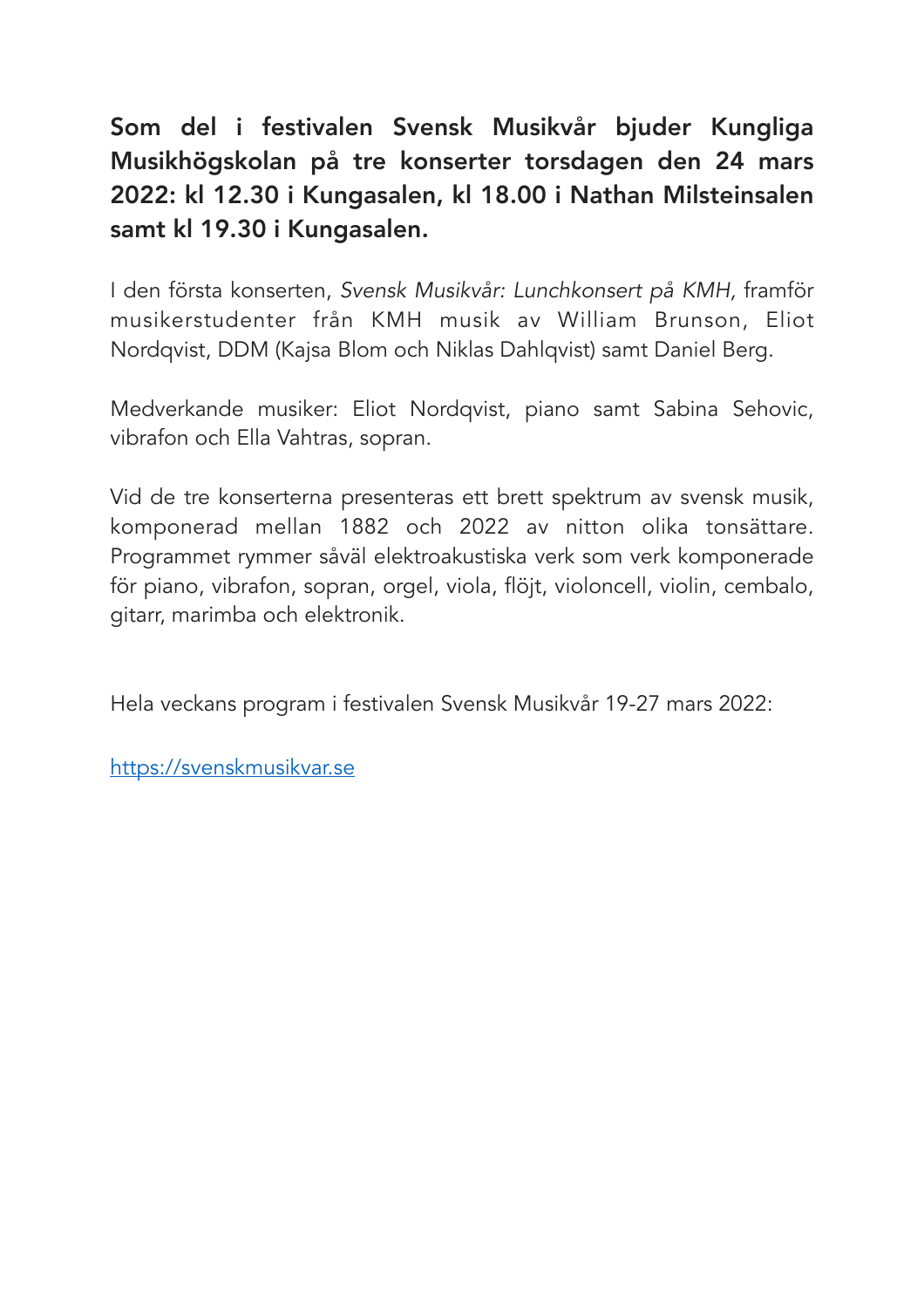# *Svensk Musikvår: Lunchkonsert på KMH*

# William Brunson: *Tapestry I* (1976) 7'45'' Elektroakustiskt verk i stereo

Text hämtad från skivan *The Dartmouth Digital Synthesizer,* Smithsonian Folkways Recordings, 1976:

### Electronic Music by Jon Appleton, Lars-Gunnar Bodin, Russell Pinkston and William Brunson.

The music on this recording was produced on a new kind of synthesizer developed at the Thayer School of Engineering at Dartmouth College. In 1972 composer Jon Appleton began working with two engineers, Sydney Alonso and Cameron Jones, to develop a computer-controlled synthesizer. Significant work had already been done on digital synthesis, but it was felt by the inventors at Dartmouth that an inexpensive, totally dedicated system could help many composers explore this new way of producing sound. The inventors also wanted to create a users language which did not require computer expertise as had previous computer music programs.

 Why use a digital synthesizer instead of a Moog or other analog synthesizer? The answer is in the ability to create, by digital means alone, time-variant timbres which make all natural sounds interesting to our ears. The "steady state" timbres produced by analog oscillators are one of the most serious musical limitations of conventional synthesizers. The works presented on this recording have significantly different styles but they have in common the exploration of changing timbre values. These pieces were all composed in 1975 and are the first four compositions produced on the Darthmouth Digital Synthesizer.

William Brunson (1953-2022) is best known for his electroacoustic music, which has been widely performed. Awards include the Bourges International Electroacoustic Music Awards, Luigi Russolo Foundation, National Endowment for the Arts, The emsPrize and Alpha Award (VICC). His music has been released on several cds including the portrait *Movies for Your Ears*.

Brunson has lived in Sweden since 1980. He acted as artistic director at Fylkingen (1982-1987) and has freelanced for the Swedish Radio, Swedish Television and Royal Swedish Opera, among others. Between 1981-2020 he taught at The Royal College of Music in Stockholm (KMH) and became the first professor of electroacoustic music in Sweden. His research, at De Montfort University, focused on intermedial approaches to narrative in electroacoustic music.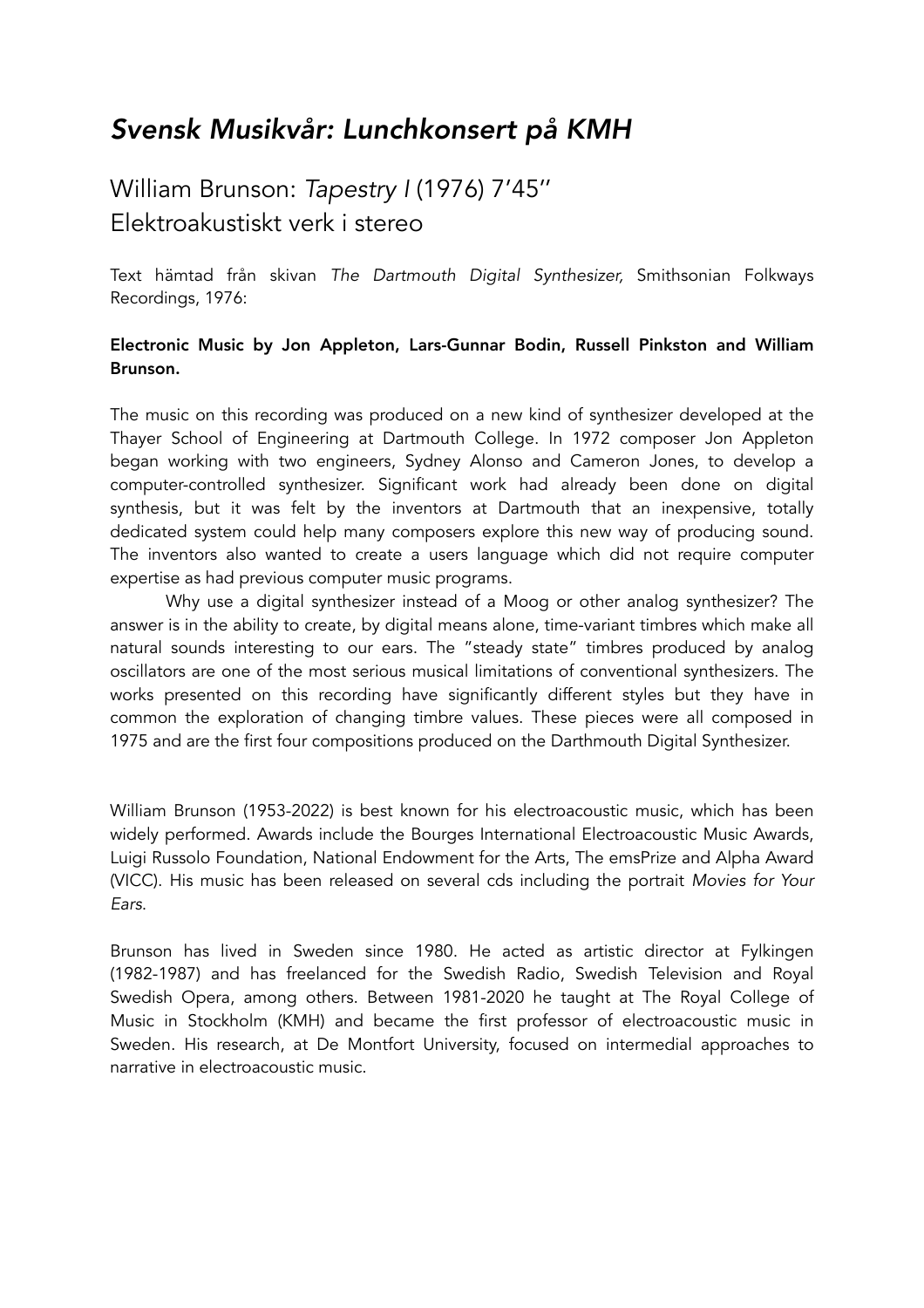# Eliot Nordqvist: *Fantasy op 5* (2022) 10´ Musiker: Eliot Nordqvist, piano

# DDM: *Brittman Strikes Again* (2022) 5' Elektroakustiskt verk i stereo

And I just wanna tell my followers something from the bottom of my heart You know I really got to get this off my chest All the things that happened back then like really got to me Like that whole period of time was like honestly so stressful to me And like now I wanna tell all you people tonight It's kind of important to me that you realize Where the sound comes from doesn't really matter Because what is a sound anyway I'm like starting to feel like it could be anything Like my kitten heel against a glass floor Like like you can't own that And like who am I anyway? I don't like defining myself, I just… And who made this anyway? Nobody knows I mean what is music? Isn't it totally just like a big collective effort? I mean I seriously believe everybody should just relax And basically just redefine how you, like, think about authorship Like, maybe we should just cancel intellectual property Free all noises, squeeks, bangs, booms, crashes, clatter, howls, roars, crackles, hums, bursts, croaks, timbres, zangs, kabooms, drops, screeching, screams FREE THE SOUND!!!!!!!!!!!!!!!!!!

DDM är en duo bestående av Kajsa Blom och Niklas Dahlqvist. Dom undersöker idéer om upphovsrätt och genikult genom artificiell intelligens, trance, donk och tutor.